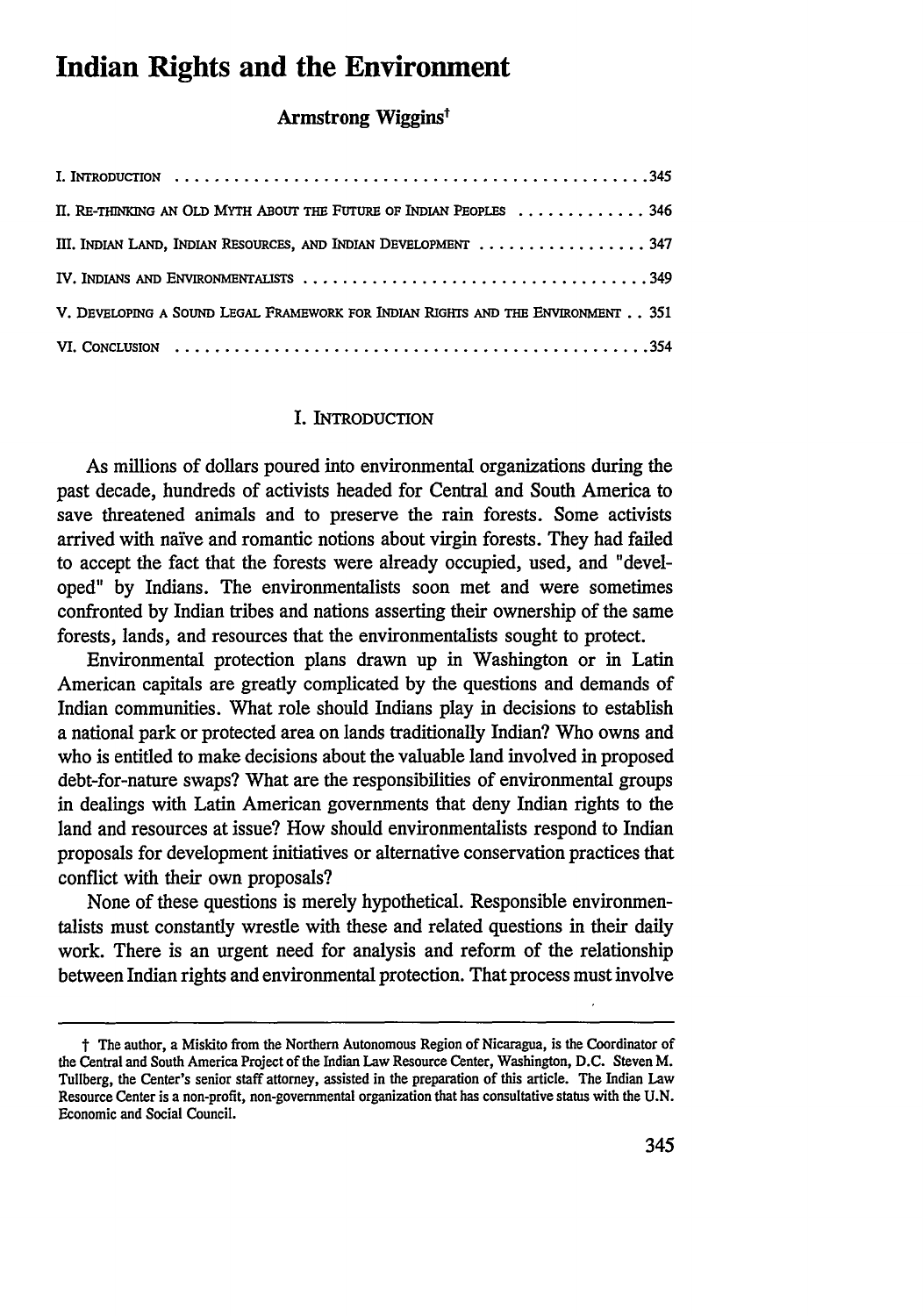#### YALE JOURNAL OF INTERNATIONAL **LAW**

not only Indians, governments, and environmental groups, but also academics, lawyers and jurists, political and religious activists, and human rights organizations. They all have important roles to play in the development of principled laws and democratic policies that will both protect the fragile environment and guarantee the survival and development of Indian peoples in the 1990s and the twenty-first century.

## Il. **RE-THINKING AN OLD** MYTH **ABOUT THE** FUTURE **OF INDIAN PEOPLES**

The first step toward reconciling environmental policies and Indian rights involves facing some longstanding myths about Indian peoples that have shaped current laws and policies. One such myth — sustained by non-Indians for 500 years  $-$  is that Indians are disappearing peoples. In an 1898 lecture delivered to law students in Washington, D.C., a U.S. Supreme Court Justice said of Native Americans:

[The Indian race] is disappearing and probably within the lifetime of some that are now hearing me there will be very few in this country. In a hundred years you will probably not find one anywhere.... It is as certain as fate that in the course of time there will be nobody on this North American continent but Anglo-Saxons. All other races are steadily going to the wall. They are diminishing every year.<sup>1</sup>

To many educated whites of the late nineteenth century, such views were simply common sense. They saw Indians as a weak or defective species unable to compete and survive in a world governed by "scientific" laws of Social Darwinism, which guaranteed the ascendancy of whites over all other races.

Not surprisingly, the Justice who made these remarks joined in two of the most infamous Supreme Court decisions on Indian law. One decision upheld the legal authority of Congress unilaterally to abrogate Indian treaties.2 The other decision declared the plenary power of Congress to impose its laws on Indian tribes and nations.<sup>3</sup> Notwithstanding the sweeping changes that have taken place in civil rights and human rights law over the past decades, neither of these cases has been overruled.

Although not always stated so candidly, the myth that Indians are disappearing peoples underlies policies toward Indians everywhere in the Americas. For example, Mario Vargas Llosa, a prominent Latin American author and 1990 Peruvian presidential candidate, articulated a modern

**<sup>1.</sup>** Justice John Marshall Harlan, Lecture at George Washington University Law School 12 (Jan. **8, 1898)** (unpublished manuscript, on file at Library of Congress Manuscript Room).

<sup>2.</sup> Lone Wolfv. Hitchcock, **187** U.S. 553, 556 (1903). *Lone Wolf has* been called the Indians' *Dred Scott* decision. Sioux Nation of Indians v. United States, 601 F.2d 1157, 1173 (1979) (Nichols, J., concurring), *af'd,* 448 U.S. 371 (1980).

**<sup>3.</sup>** United States v. Kagama, **118 U.S. 375, 381 (1886).**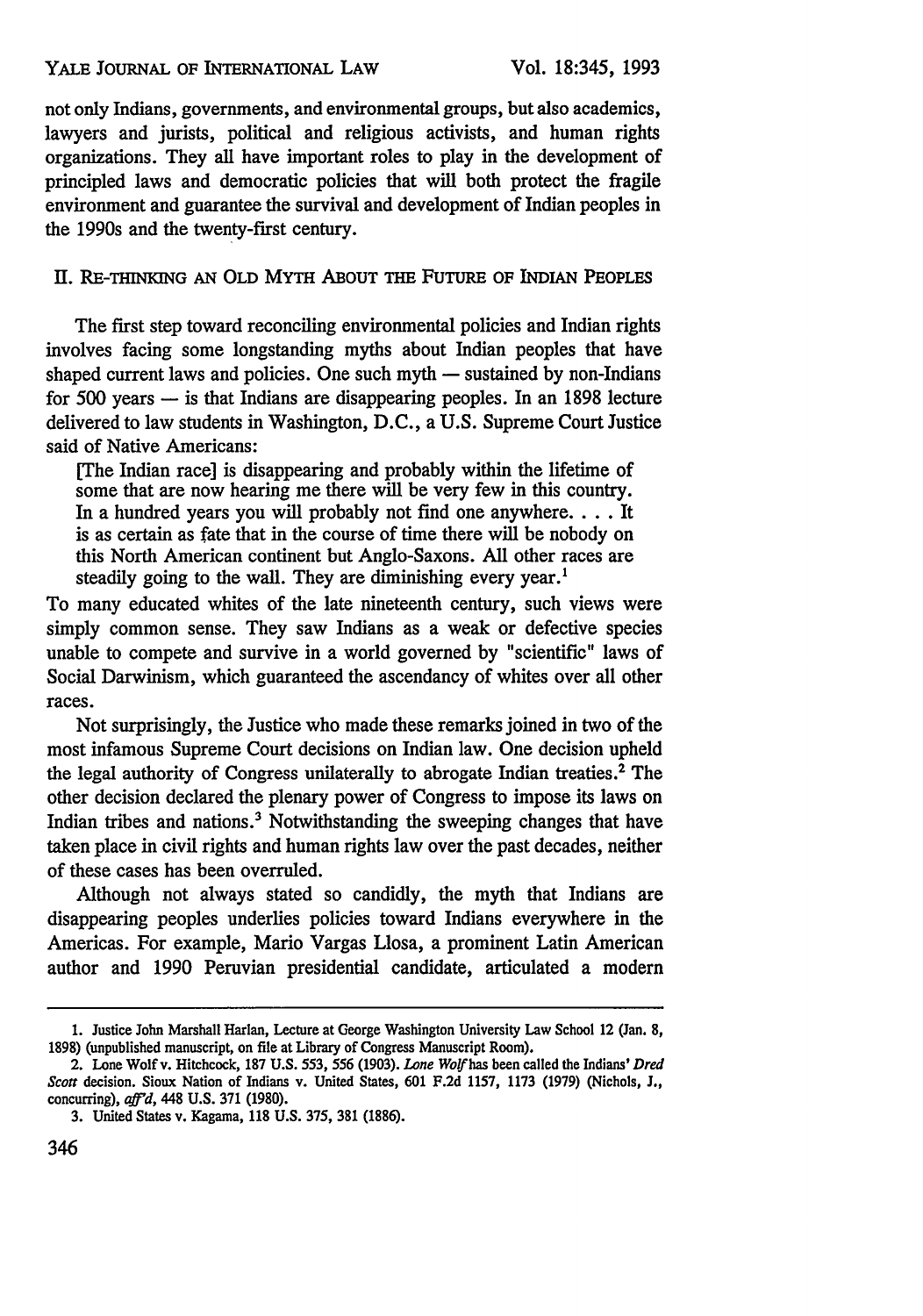viewpoint on the demise of Indians in a **1990** *Harper's* magazine cover story. Vargas Llosa did not emphasize the physical disappearance of Indians, but rather their inevitable assimilation into the dominant, non-Indian culture:

Perhaps the ideal  $-$  that is, the preservation of the primitive cultures of America  $-$  is a utopia incompatible with this other and more urgent goal  $-$  the establishment of societies in which social and economic inequalities among citizens be reduced to human, reasonable limits and where everybody can enjoy at least a decent and free life.... If forced to choose between the preservation of Indian cultures and their complete assimilation, with great sadness I would choose modernization of the Indian population, because there are priorities; and the first priority is, of course, to fight hunger and misery.... [Wihere there is such an economic and social gap, modernization is possible only with the sacrifice of the Indian cultures.<sup>4</sup>

A Peruvian Indian leader, Evaristo Nugkuag Ikanan, responded:

Once more, there are many who want to intervene in the destiny of indigenous peoples, doing it externally and from 'above' us.... We will continue contributing, resisting and fighting for our self-determination as an expression of a civilization which is really based on individual sovereignty. What is needed now is that Mr. Vargas Llosa chooses with more information and intellectual clarity, whether he identifies himself with a modernity which requires our tragic extermination or with a liberating decolonization.<sup>5</sup>

Although policies toward Indians in the Americas rest at least in part on the view that Indians will die out or assimilate into a superior non-Indian world, the facts stand in stark contrast to the myth of the vanishing Indian. Today thirty million Indians live in the Americas, a number roughly equal to the combined populations of Guatemala, Honduras, El Salvador, Nicaragua, Costa Rica, and Panama. In Guatemala and Bolivia, Indians make up the clear majority of the population. In Ecuador and Peru, Indians constitute about half of the population. 6 Indians are a significant minority population in almost every country in the hemisphere, and in many countries they still maintain a large and resource-rich land base. Indian nations and tribes throughout the Americas are carrying on the historic struggle for their land, resources, selfgovernment, and cultures.

#### ImI. INDIAN LAND, INDIAN RESouRCEs, **AND** INDIAN DEVELOPMENT

In discussions about present problems and future aspirations, Indian

<sup>4.</sup> Mario Vargas Llosa, Questions *of Conquest: What Columbus Wrought, and What He Did Not,* HARPER's, Dec. **1990,** at 45, **52-53.**

<sup>5.</sup> Evaristo Nugkuag **Ikanan,** Autonomy *or Assimilation?: Reply to Mario Vargas Llosa,* IWGIA NLrwSLETTER, July-Aug. **1991,** at **29, 29, 35** (International Work Group for Indigenous Affairs.) Mr. Nugkuag Ikanan responded as the President of Coordinadora de las Organizaciones Indigenas de **la** Cuenca Amazonica **(COICA),** Lima, Peru.

**<sup>6.</sup>** Nathanial **C.** Nash, *Latin American Indians: Old Ills, New Politics,* N.Y. **TIMEs,** Aug 24, **1992,** at **Al.** *See also* Mac Chapin, *Indigenous Peoples and the Environment in Central America,* **8** RESEARCH **& EXPLORATION 232, 232 (1992).**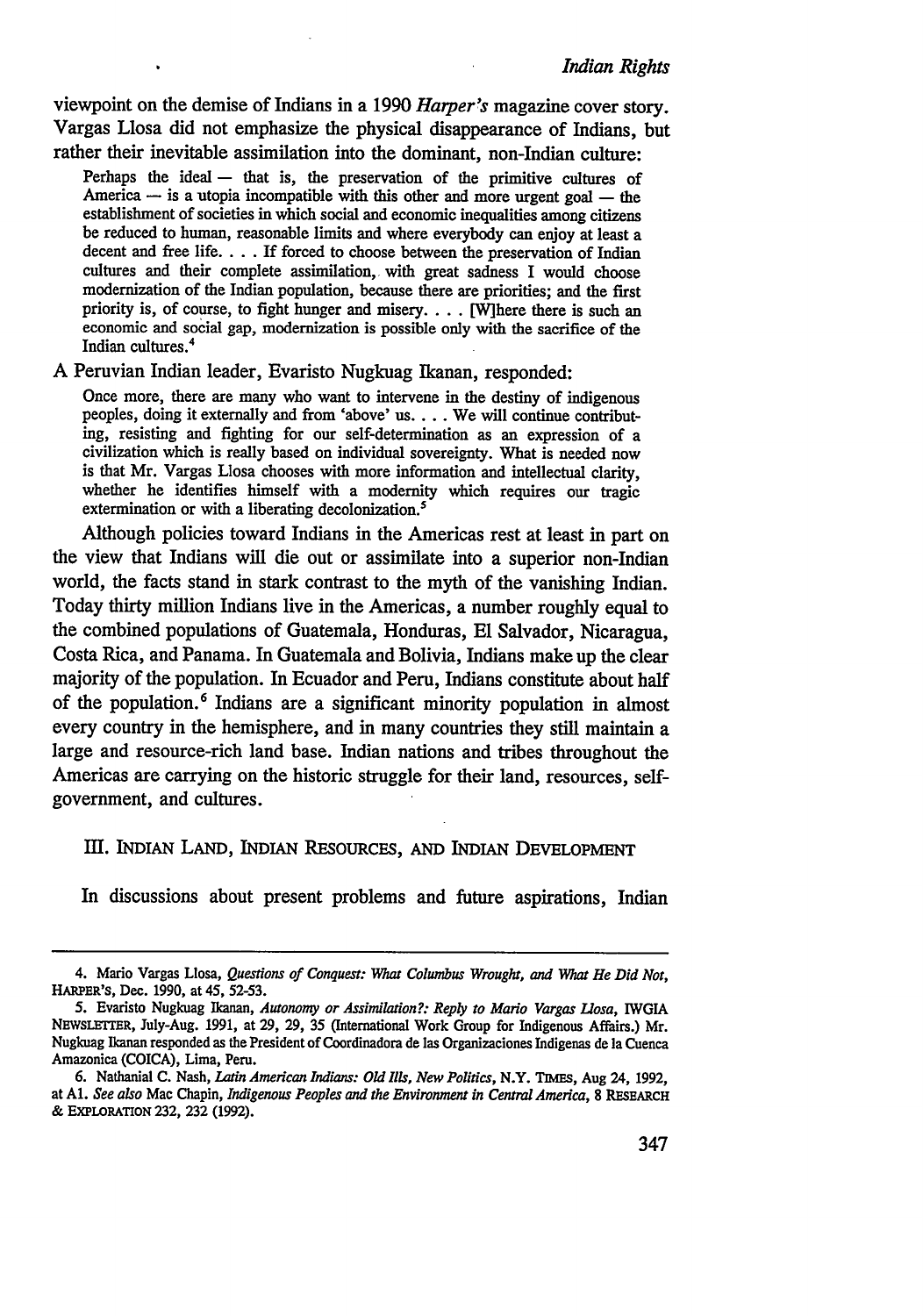leaders consistently cite Indian land rights as their most vital concern.<sup>7</sup> Without their land base, Indians may be able to survive as individuals in the dominant economy and culture of their non-Indian neighbors, but they will not be able to survive and prosper as distinct peoples with distinct cultures and traditions. Indeed, governments throughout the Americas, led by Europeans and their descendants, have sought to expropriate, allot, and control Indian land and resources as a means of assimilating Indians. Policies such as these make beliefs about the disappearing Indian self-fulfilling prophecies.

New laws and policies must fully recognize how Indians view their land. Although there are differing views among Indian communities, common themes do exist. Indians generally feel a sense of permanence in their land that non-Indians do not share. Non-Indians tend to be very nomadic, to view land as a commodity to buy and sell, and to have ancestral roots on other continents. Generally, Indians hold their land in some form of communal ownership. The idea of private, individual land is historically unknown in Indian communities and is rare even today.

When Indians speak of rights to their territories, they are referring not only to the land, but also to the flora, fauna, waters, and mineral resources. Indian culture and religion typically show reverence for the land and natural resources. Many traditional Indian religions pay homage to Mother Earth, and celebrate the close interrelationships that people share with animals, plants, and natural resources. The idea of sustainable development is part of the cultural and religious heritage of most Indian peoples. This cultural and religious heritage is very much alive and well today. A recent study of the surviving forests and bio-diverse areas of Central America shows that these vital environmental areas are coterminous with the homelands of the region's six million Indians **-** including the Mayan, Kuna, Miskito, Sumo, Pesch, Rama, Guaymi, Garifuna, and others.' The survival of Indian communities and cultures has contributed greatly to the survival of some of the world's most biologically rich environments.

It would be a mistake, however, to take too romantic a view. Indians, like all other humans, survive by killing and consuming plants and animals. They plow, plant, harvest, and mine the earth and use various natural resources for clothing, ornaments, transportation, and medicine. Like all other peoples, they have utilized and developed their territories. Some observers argue that Indians with bulldozers and chainsaws will soon be as destructive to their home environments as non-Indians are to theirs. There may be some truth to

*<sup>7.</sup> See, e.g., Ikanan, supra* note 5, at 29.

**<sup>8.</sup>** Chapin, *supra* note **6,** at **232-33.** In 1992 the National Geographic Society and Cultural Survival produced a map entitled *The Coexistence of Indigenous Peoples and the Natural Environment In Central America.* It is available through the National Geographic Society, Washington, **D.C.,** and Cultural Survival, Cambridge, Massachusetts.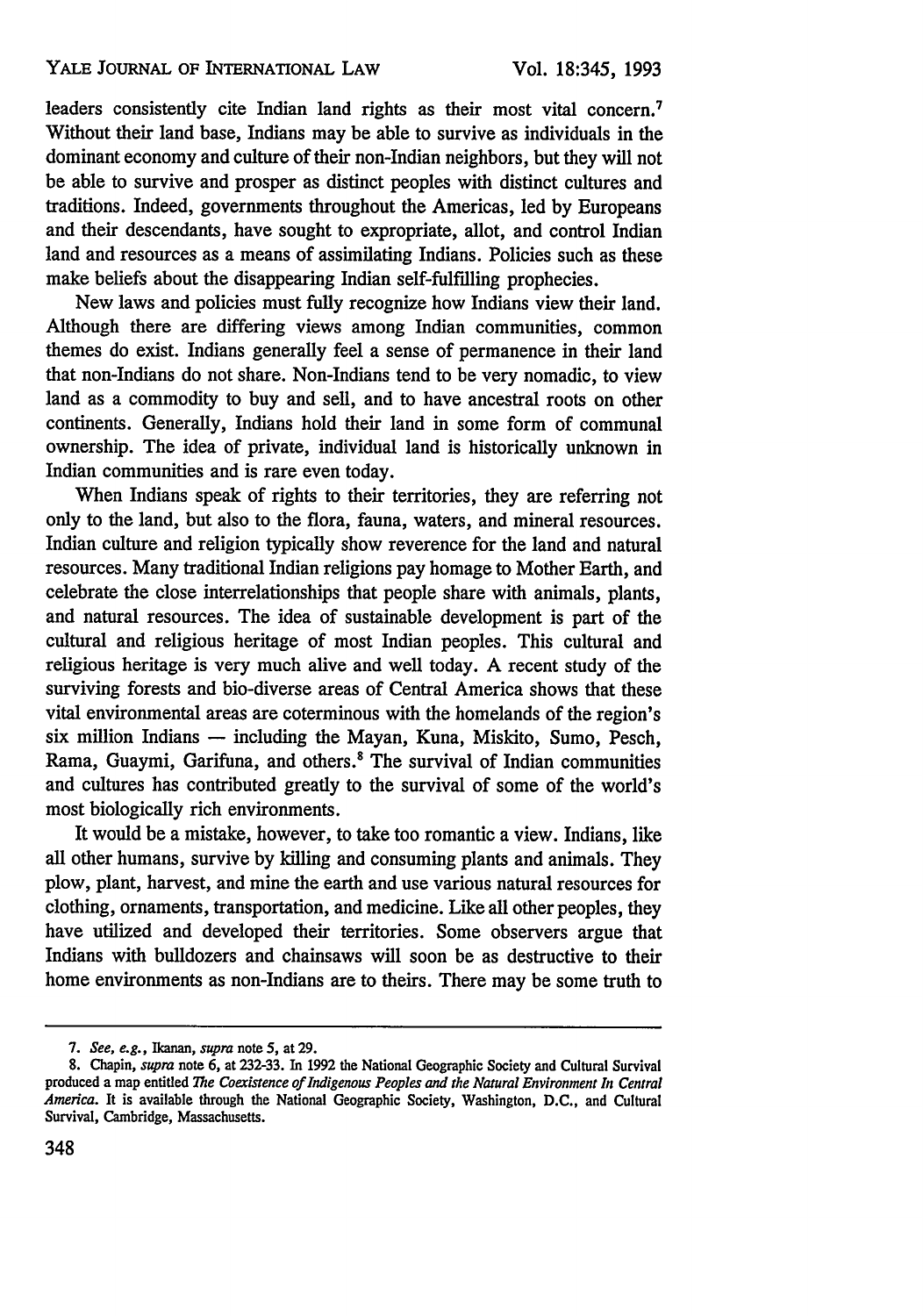that point of view. Some Indians have already permitted toxic waste dumping, storage of nuclear waste, and other environmentally dangerous practices on their lands, while others are hotly debating whether to do so.

Nevertheless, those Indians willing to sacrifice their homelands are the exception. Most Indian communities have maintained their cultures, homelands, and resources by resisting outside forces that have attempted for centuries to destroy or purchase them. The Indian regions on maps of Central America have remained green not because non-Indians left the Indians alone, but rather because Indians successfully fought to keep the regions green.

### IV. INDIANS **AND** ENVIRONMENTALISTS

Most environmental organizations are based in North America and Europe. Those organizations that exist in Latin America are based in cities among Ladinos and are often funded **by** their North American and European counterparts. Indians are on the margins of the organized environmental movement. Although some environmental groups have established good working relations with Indian organizations, most relations between Indians and environmentalists are uncertain and strained. There is even potential for serious conflict.

Like human rights workers, academics, and other nongovernmental activists, many environmentalists bring with them the baggage of their own cultures. They have been raised within the framework of laws and policies that have long oppressed Indians. Because the academic and legal communities have not yet given prominent attention to the issue of Indian rights, most environmentalists remain unfamiliar with the history of Indian land disputes. If leading human rights organizations write reports about Guatemala and Bolivia without even mentioning that the Indians of those countries are majority populations subjected to minority rule, it is not surprising that many environmentalists are not sensitive to Indian concerns.

A few examples illustrate the strain in relations between Indians and environmentalists. At a public meeting in May 1991 in Washington, D.C., the head of a Sierra Club stated that there should be no discussion about the development of petroleum resources in a rain forest in Ecuador because that area had been declared a national park and was therefore "sacrosanct." However, that area is the homeland of Indian peoples<sup>9</sup> who had no voice in the government's decision to designate the area a national park. The Indians have always developed the resources in the forest, and they continually face difficult decisions about whether new types of development should occur.

**<sup>9.</sup>** Although Indian peoples do not generally own the land in the strict, technical sense of holding a valid, legal title, they both possess their lands and use them exclusively. From the Indian point of view, Indian rights of ownership are not fully upheld by the dominant non-Indian legal systems.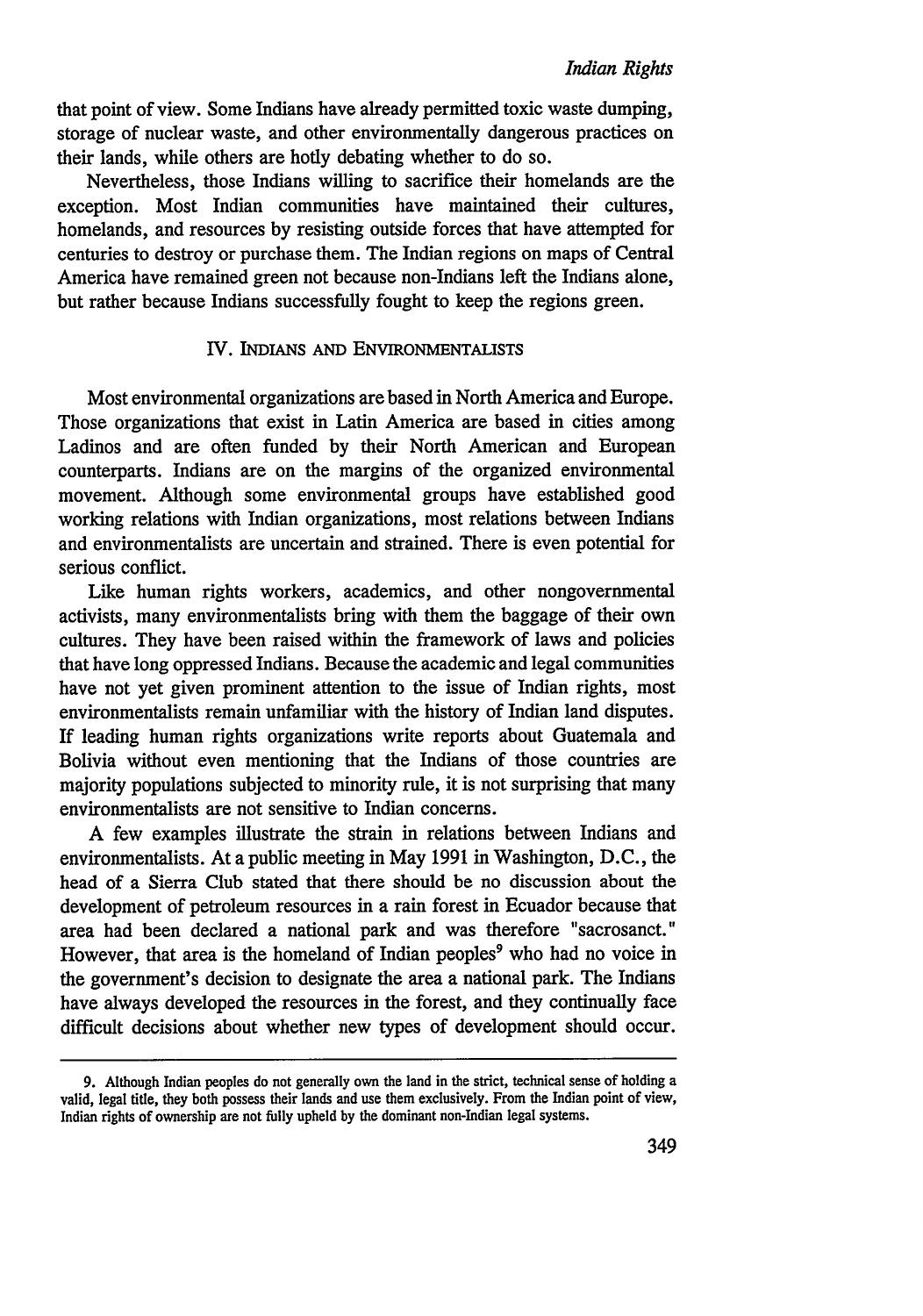Some Indian leaders and Indian rights activists point to this dispute as an example of environmentalists ignoring Indian rights.<sup>10</sup>

Similar insensitivity was demonstrated at a 1988 conference held in Washington between environmentalists and representatives of COICA, the Amazonian Indian coordinating group. During the meeting an exchange occurred about debt-for-nature swaps, a popular environmental project. A COICA leader summarized key Indian concerns with two simple points: the debt involved was not Indian debt, while the "nature" involved was Indian land that Indians had not agreed to trade for anything.

Another disturbing trend involves attempts by mineral development corporations, hazardous waste disposal companies, lumber companies, and others to pass out favors in Indian communities to buy support for their projects.<sup>11</sup> Governments have long used this approach. More recently, environmental groups have sought support for their projects through similar steps.<sup>12</sup> By gaining the backing of some members of an Indian community, outsiders can create the appearance that Indians were actually involved in the decision-making process and that the whole Indian community approves. There is a danger that these divide-and-conquer tactics will seriously harm Indian communities, undermine legitimate Indian leadership, and generate a backlash against environmental projects that may be seen as manipulative or colonialist.

Nevertheless, not all trends are negative. Some effective alliances have developed to promote both environmental protection and Indian rights. The case of Yanomami of Brazil is perhaps the clearest example. The Yanomami lost about 1500 people, nearly one-fifth of their population, during the gold rush in the late 1980s.<sup>13</sup> Thousands of miners brought their diseases, to which the Yanomami had no immunity, killed Indians to take their land, and poisoned their rivers with mercury, a by-product of the mining process, threatening the very survival of this proud forest-dwelling people. In the late 1970s, the Indian Law Resource Center filed a human rights complaint with the Inter-American Commission on Human Rights demanding legal demarcation of the Yanomami territory and expulsion of outsiders. Environmentalists

350

**<sup>10.</sup>** There has been helpful self-criticism about this problem from within the environmental community. In one op-ed piece an attorney for the Natural Resources Defense Council concludes that some environmentalists are more interested in getting a cheap fix of moral superiority than in solving problems. Robert F. Kennedy, Jr., *Amazon Sabotage,* WAsHmNToN **POST,** Aug. 24, 1992, at A17.

<sup>11.</sup> For example, the Indian Law Resource Center has investigated cases of attempts to dump garbage from major **U.S.** cities in Miskito territory in Nicaragua by bribing local leaders for permission. *See* Stem Robinson, *No queremos basura t6xica en la RAAN [We, Don't Want Toxic Waste in the RAANJ,* **BARCADA,** Nov. 12, 1992, at 11 (Nicar.), in which the author discusses the ongoing effort to stop foreign companies from dumping toxic wastes in the Indian areas of Nicaragua's Atlantic Coast.

<sup>12.</sup> Most respected environmental groups have renounced these methods.

<sup>13.</sup> Julia Michaels, *Brazil Creates Homeland for Yanomamis*, CHRISTIAN SCI. MON., Nov. 19, 1991, at 4.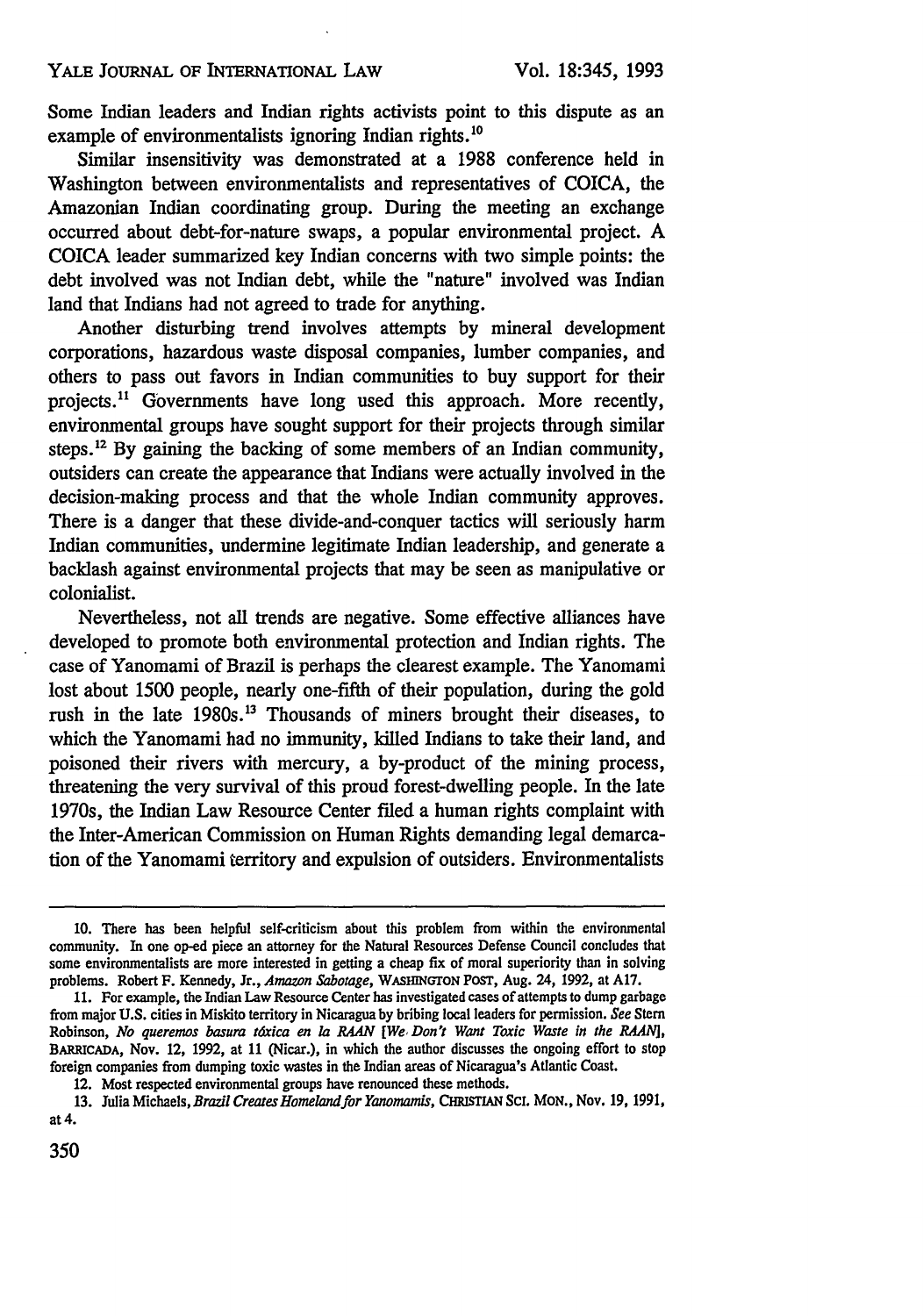joined in this international human rights campaign as the destruction of the environment and deaths of the Yanomami increased dramatically in the mid-1980s. Faced with overwhelming pressure from environmentalists, Indian rights groups, and human rights activists at both the national and international levels, Brazilian President Fernando Collor de Mello finally undertook a serious military effort to expel the miners and signed a decree in late 1991 to demarcate 22.5 million acres of ancestral Yanomami land.<sup>14</sup> That demarcation process has now begun.<sup>15</sup> A number of nongovernmental organizations have agreed to monitor implementation of Brazil's new Indian laws and policies. The alliance forged in Brazil between environmentalists, human rights groups, and Indians could serve as a model elsewhere.

The case of the Miskito of Nicaragua is another example of how Indian Rights advocates and environmentalists can work together to achieve their goals. On the Miskito Coast, the government is establishing a marine and coastal protected area. The goal of the endeavor is to achieve sustainable development of marine resources such as turtles, shrimp, lobster, and fish. To realize that goal, the government must expel resource pirates from the area. The project seeks to train Miskitos to manage and police the area themselves. It was initiated not in board rooms in Washington or in government offices in Managua, but in a series of meetings held in Miskito communities along the Coast. The initial support of these communities and their continuing involvement are essential for the success of the marine protection program. Environmental groups have actively and financially supported every phase of this effort, which is the first such bottom-up environmental protection project in a Central American Indian area.<sup>16</sup>

# V. DEVELOPING **A** SOUND **LEGAL FRAMEWORK FOR INDIAN** RIGHTS **AND** THE ENVIRONMENT

The mutual interests of Indians and environmentalists will not be secured simply by recognizing flaws in government policies and laws toward Indian communities or by building better working relationships to address particular controversies involving Indian rights and environmental protection. These are only initial steps. In the future, laws and democratic processes must replace the myths and arbitrary governmental power that now deny Indian rights and threaten Indian environments.

<sup>14.</sup> Julia Michaels, *Brazil Hopes to Strengthen Image as World Focuses on Rio Summit*, CHRISTIAN **SC.** MoN., June 3, 1992, at 1.

<sup>15.</sup> Todd Lewan, *Gold Rush Goes Bust in Brazilian Jungle*, CHI. TRIB., Nov. 29, 1992, at 10.

**<sup>16.</sup>** In a directly related development, environmentalists joined with Miskitos **-** including MIKUPIA, a new Miskito nongovernmental environmental group **-** to derail a secret contract between the Nicaraguan government and a Taiwanese company to exploit Miskito and Sumo forest resources.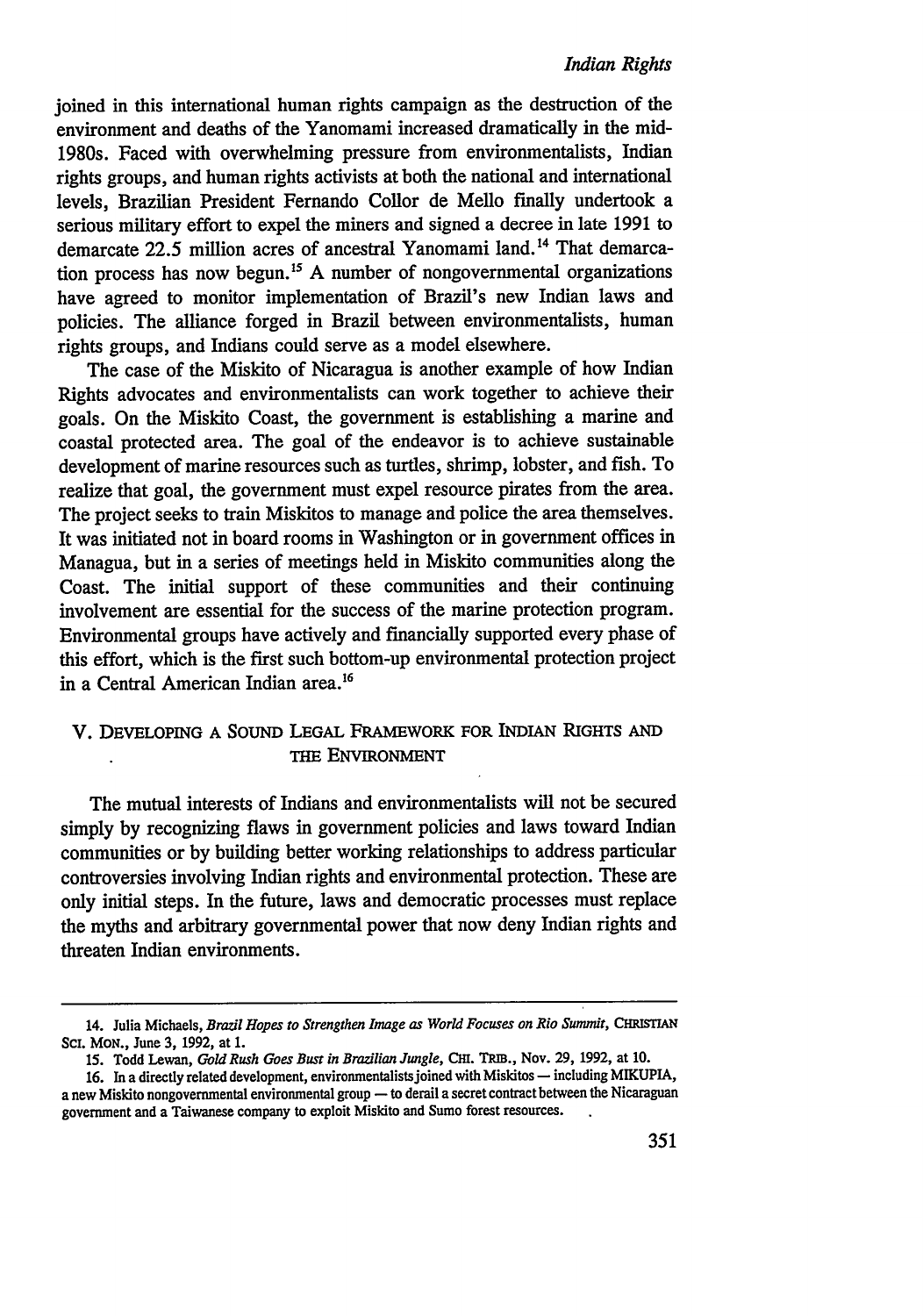#### YALE JOURNAL OF INTERNATIONAL LAW

. . .

Fortunately, the effort to develop a sound international legal framework for Indian rights is well underway. For the past fifteen years, Indians have worked within the human rights system of the United Nations to develop Indian rights protections. The U.N. Working Group on Indigenous Populations has been meeting for ten years and will soon release the final draft of a proposed Declaration on the Rights of Indigenous Peoples for submission to the General Assembly, perhaps as early as 1993. Three clauses from the present draft illustrate the positive changes being proposed:

[15] Indigenous peoples have the right to recognition of their distinctive and profound relationship with the total environment of the lands, territories and resources which they have traditionally occupied or otherwise used;

[16] Indigenous peoples have the collective and individual right to own, control and use the lands and territories they have traditionally occupied or otherwise used. This includes the right to the full recognition of their own laws and customs, landtenure systems and institutions for the management of resources, and the right to effective measures by States to prevent any interference with or encroachment upon these rights....

[18] Indigenous peoples have the right to the protection and, where appropriate, the rehabilitation of the total environment and productive capacity of their lands and territories, and the right to adequate assistance, including international cooperation, to this end. Unless otherwise freely agreed upon by the peoples concerned, military activities and the storage or disposal of hazardous materials shall not take place in their lands and territories.<sup>17</sup>

Within the **U.N.** human rights system, the issue of Indian rights has moved in one decade from the fringe to the mainstream. The annual Working Group meetings are now among the most vital and well attended of all **U.N.** human rights activities. Human rights experts who previously focused almost exclusively on the rights of individuals now support protection of the group rights of Indian communities.

In **1989,** the International Labour Organisation (ILO) approved a new convention on the rights of indigenous peoples.<sup>18</sup> Although it is less far-

<sup>17.</sup> U.N. ECON. & SOC. COUNCIL, COMM'N ON HUM. RTS., DISCRIMINATION AGAINST INDIGENOUS PEOPLES 48, U.N. Doc. E/CN.4/Sub.2/1992/33 (Aug. 20, **1992)** (Draft Universal Declaration on the Rights of Indigenous Peoples, paras. 15, 16, and 18).

<sup>18.</sup> Convention Concerning Indigenous and Tribal Peoples in Independent Countries (Convention No. **169),** June **27, 1989,** 28 I.L.M. 1382 (entered into force Sep. *5,* **1991)** [hereinafter ILO Convention 169]. As of December **1992,** ILO Convention 169 had been ratified by six countries: Norway, Mexico, Colombia, Bolivia, Costa Rica, and Argentina. ILO Convention **169** supplants ILO Convention 107 of 1957, which had been widely discredited because it placed little or no value on indigenous cultures and furthered the assimilation of Indians. Convention Concerning the Protection and Integration of Indigenous and Other Tribal and Semi-Tribal Populations in Independent Countries (Convention No. 107), June **26,** 1957, **328** U.N.T.S. 247. For an analysis of the human rights advances of ILO Convention 169, see S. James Anaya, *Indigenous Rights Norms In Contemporary International Law,* **8-2** ARiz. **J.** INT'L & COMP. LAW 1 **(1991).** For an article that sharply criticizes ILO Convention **169** for its failure to provide full protection of Indian rights, see Sharon Venne, *The NewLanguage of Assimilaion:A BriefAnalysis ofILO Convention 169, 2 WITHOUT PREJUDICE 53 (1989). An appendix to the Venne article sets forth the text* of the Resolution of the Indigenous Peoples Preparatory Meeting Relating to the International Labour Organisation's Convention Concerning Indigenous and Tribal People in Independent Countries, (July **28,**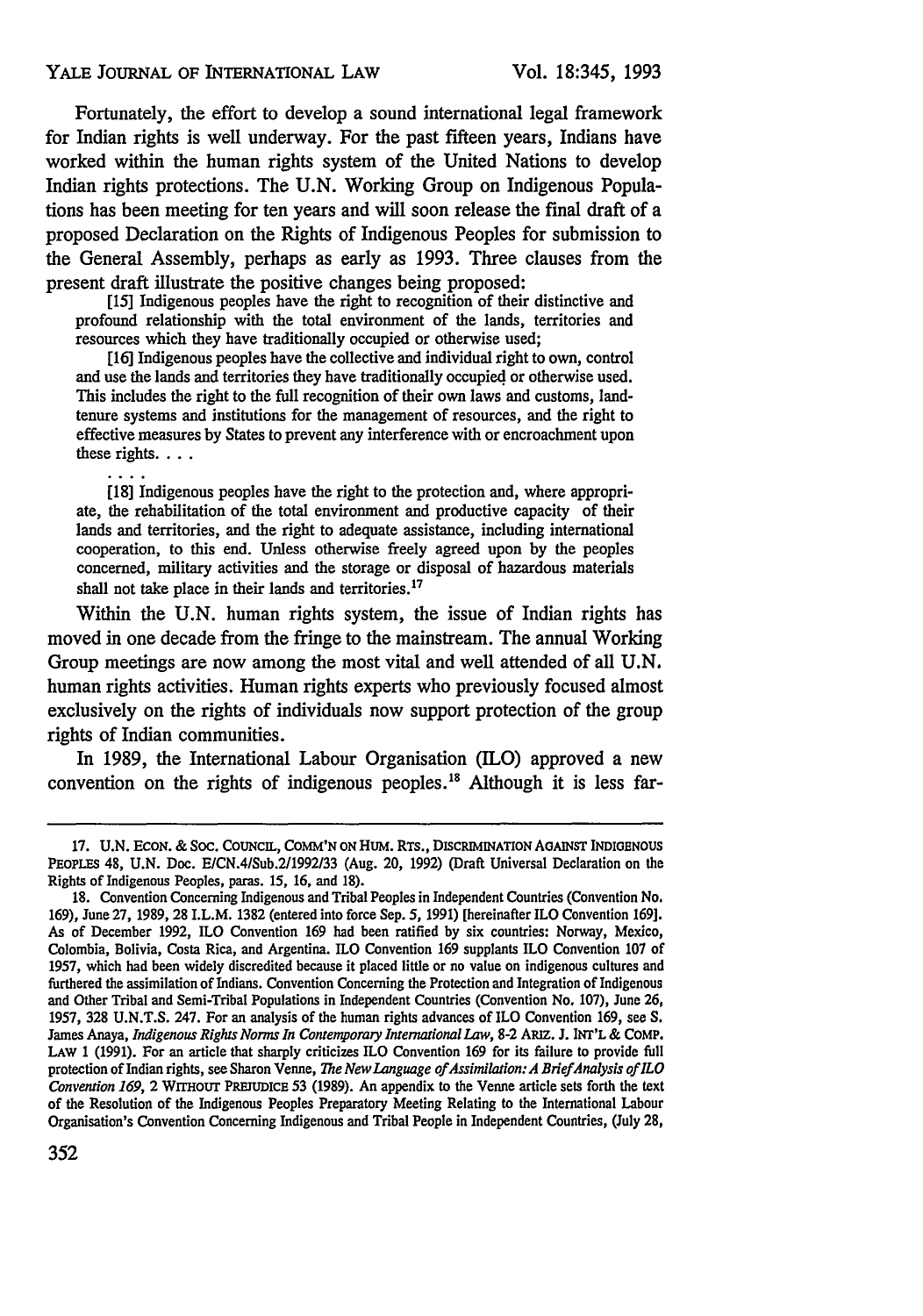reaching than the Draft Declaration of the **U.N.** Working Group on Indigenous Populations, it rejects the blatantly assimilative policy of the previous ILO convention on indigenous peoples. The new convention requires Indian participation in all matters concerning development of their land and resources. It provides that:

The rights of the peoples concerned to the natural resources pertaining to their lands shall be specially safeguarded. These rights include the right of these peoples to participate in the use, management and conservation of these resources.

In cases in which the State retains the ownership of mineral and sub-surface resources or rights to other resources pertaining to lands, governments shall establish or maintain procedures through which they shall consult these peoples, with a view to ascertaining whether and to what degree their interests would be prejudiced, before undertaking or permitting any programmes for the exploration or exploitation of such resources pertaining to their lands. The peoples concerned shall wherever possible participate in the benefits of such activities, and shall receive fair compensation for any damages which they may sustain as a result of such activities.<sup>19</sup>

Also in 1989, the Organization of American States (OAS) began its own law reform project concerning Indian rights. In 1988, the OAS General Assembly directed the Inter-American Commission on Human Rights to prepare a new juridical instrument on the rights of indigenous peoples.<sup>20</sup> That process is now underway.

Indian rights advocates hope that better legal guarantees at the international level will prompt national governments to provide better legal protection for Indian rights. Indians throughout the Americas are fighting for their rights in national courts, national legislative bodies, and constitutional conventions. Rapid changes at the national level are possible, as demonstrated in Brazil. When the Working Group on Indigenous Populations held its first meeting in

13. To request the Inter-American Commission on Human Rights to prepare a juridical instrument relative to the rights of indigenous peoples, for adoption in 1992.

ORGANIZATION OF AMERICAN STATES, GENERAL SECRETARIAT, ANNUAL REPORT OF THE INTER-AMERIcAN COMMIssION ON HUMAN RIGHTS, 1989-90, OEA/Ser.LV/II.77 rev. **1,** Doc. 7, at 186 (1990). The Inter-American Commission on Human Rights will continue this task past the 1992 deadline suggested in the resolution. The General Assembly Resolution was made in response to a report by the Inter-American Commission on Human Rights on the need for an instrument concerning rights of indigenous peoples. ORGANIZATION OF AMERICAN STATES, **GENERAL** SECRETARIAT, ANNUAL REPORT OF **THE** INTER-AMERIcAN **COMMISSION ON** HUMAN **RIGHTS, 1988-89,** OEA/Ser.L/V/II.76, Doc. **10,** at 245 **(1989).**

<sup>1989).</sup> *Id.* at 66.

<sup>19.</sup> ILO Convention 169, *supra* note 18, art. 15.

<sup>20.</sup> General Assembly of the Organization of American States, Resolution of November 18, 1989: THE GENERAL ASSEMBLY, CONSIDERING

That in its Annual Report, the Commission [on Human Rights] has also made reference to the **codification** and progressive development of the international law governing human rights and has proposed several measures intended to strengthen and encourage that process; and

That in 1992, on the occasion of the celebration of the Quincentennial of the Discovery of America: Encounter of Two Worlds, the Commission has proposed that a legal instrument be adopted that year in regard to the human rights of indigenous peoples, RESOLVES: